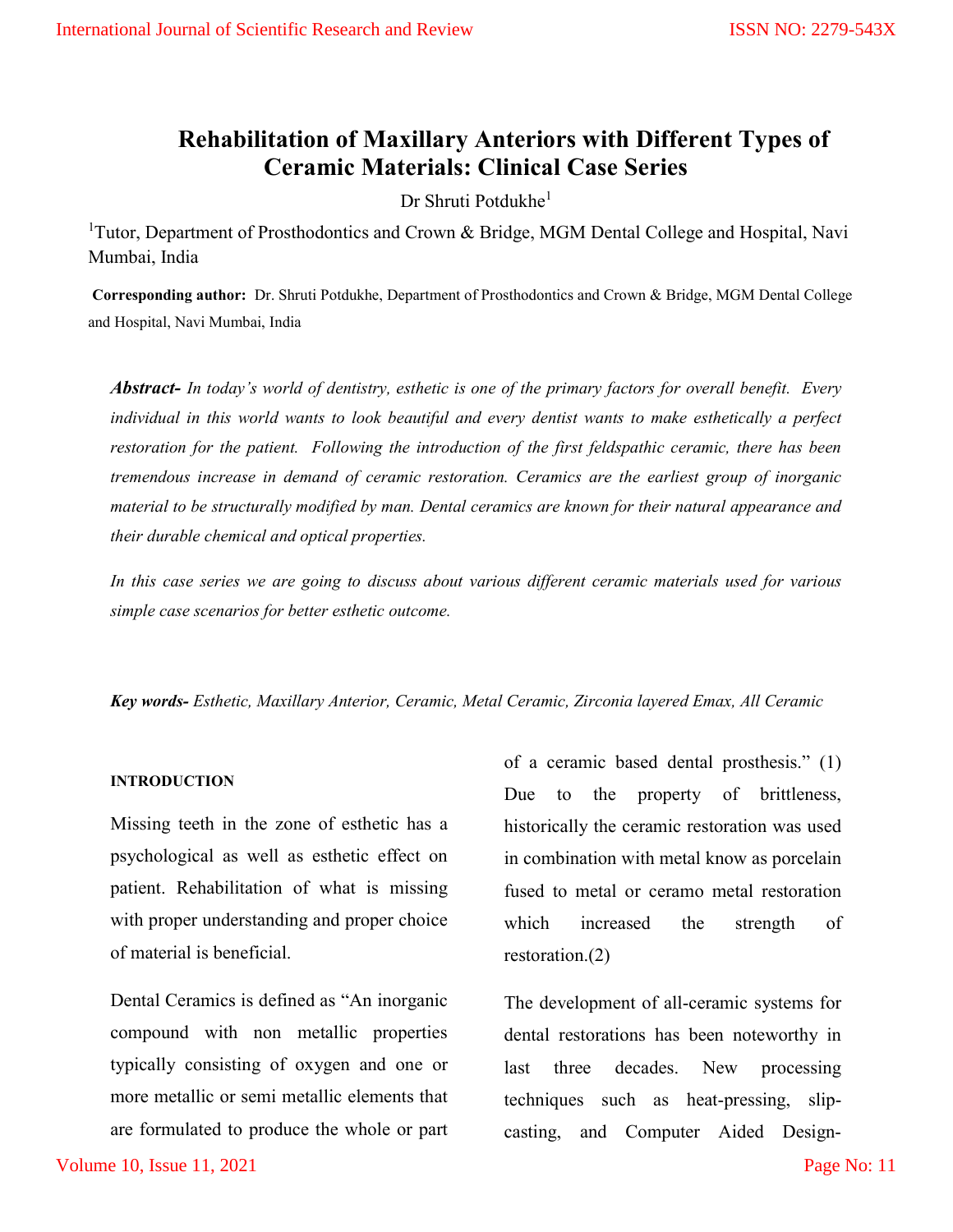Computer Aided Machining (CAD-CAM) for dentistry have been developed. In all ceramic restoration, core is itself made up of ceramic hence esthetic outcome of such restoration is excellent (3).

Zirconium dioxide is a crystalline metal oxide that is used in the ceramic industry. It is a crystalline solid; white in colour appears in a mineral Baddeleyite. It is considered as one of the restorative material due to high mechanical properties (4).

 In this article three cases of replacement or rehabilitation of missing maxillary anteriors by using porcelain fused metal ceramic, all ceramic Emax and Zirconia Layered with Emax are presented.

## Case Presentation:

CASE 1: A 15 year old male patient reported to the department of prosthodontics with the chief complaint of poor esthetic due to fracture teeth in upper anterior region. Extraoral examination showed tapering facial form, straight profile. The lip length was average. Intraoral examination showed Root Canal Treatment done and Ellis class 2 fracture with 11, 21 (Figure 1). As the amount of tooth structure was less so it was decided to do prefabricated post and

composite core build up and restoration with porcelain fused metal crown with 11, 21.

A diagnostic impression was made using irreversible hydrocolloid and diagnostic mock up was done. Mock up trial was done. Shade selection was done. Post space was prepared for root canal treated 11, 21 for placement of prefabricated metal post followed by composite core build up. Tooth preparation was done to achieve sufficient ferrule followed by chemico-mechanical method of gingival retraction. Final impression was made using addition silicone elastomeric impression material metal copings were fabricated and tried in patient's mouth. Ceramic build up was done. Final crowns were cemented using zinc phosphate luting cement (Figure 2).



Fig.1 Pre operative intraoral Picture



Fig. 2 Final PFM crowns with 11, 21

CASE 2: A 30 year old female patient reported to the department of prosthodontics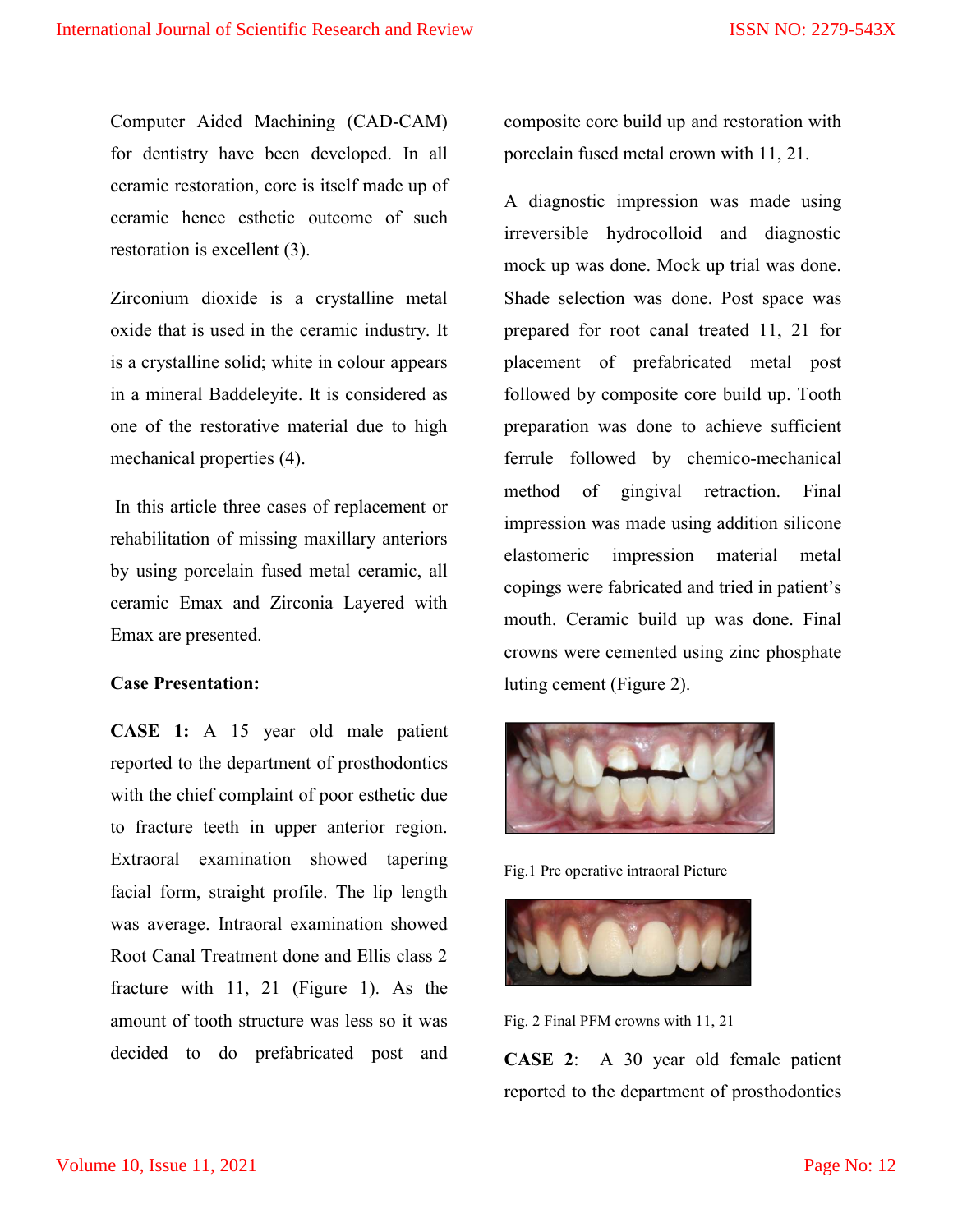with the chief complaint of poor esthetic due to missing teeth in upper front region of jaw. Extraoral examination showed square facial form and straight profile and medium lip line. Intraoral examination showed missing 21, 22. 11, 23 as mesial and distal vital abutment tooth present respectively (Figure 3). Tooth preparation was done to receive the zirconia layered Emax four Unit fixed dental prosthesis. The zirconia coping trial was done and final prosthesis was cemented using resin cement (Relyx cement) (Figure 4).



Fig.3 Pre operative intraoral Picture



Fig.4 Final Zirconia Layered Emax four Unit Bridge with 11 to 23

CASE 3: A 25 year old female patient reported to the department of prosthodontics with the chief complaint of poor esthetic due to missing teeth in upper front region of jaw. Extraoral examination showed square facial form and straight profile and average lip line. Intraoral examination showed missing

21. 11, 22 as mesial and distal vital abutment tooth present respectively (Figure 5). Tooth preparation was done to receive the Emax 3 Unit fixed dental prosthesis. Bonding of final prosthesis was done using resin cement (Figure 6).



Fig. 5 Pre operative intraoral Picture



Fig.6 Final Emax Three Unit Bridge with 11to 22

# Discussion:

Missing teeth in maxillary anterior region can have various treatment options but depending upon patient's desires and comfort the specific treatment modality has to be selected.

Metal ceramic restoration commonly known as Porcelain fused metal ceramic restoration developed by Weinstein and Weinstein in 1962 is still most commonly used (5). Due to its following advantage of use for long span bridge, high wear resistance, long term clinical durability, good esthetic it is still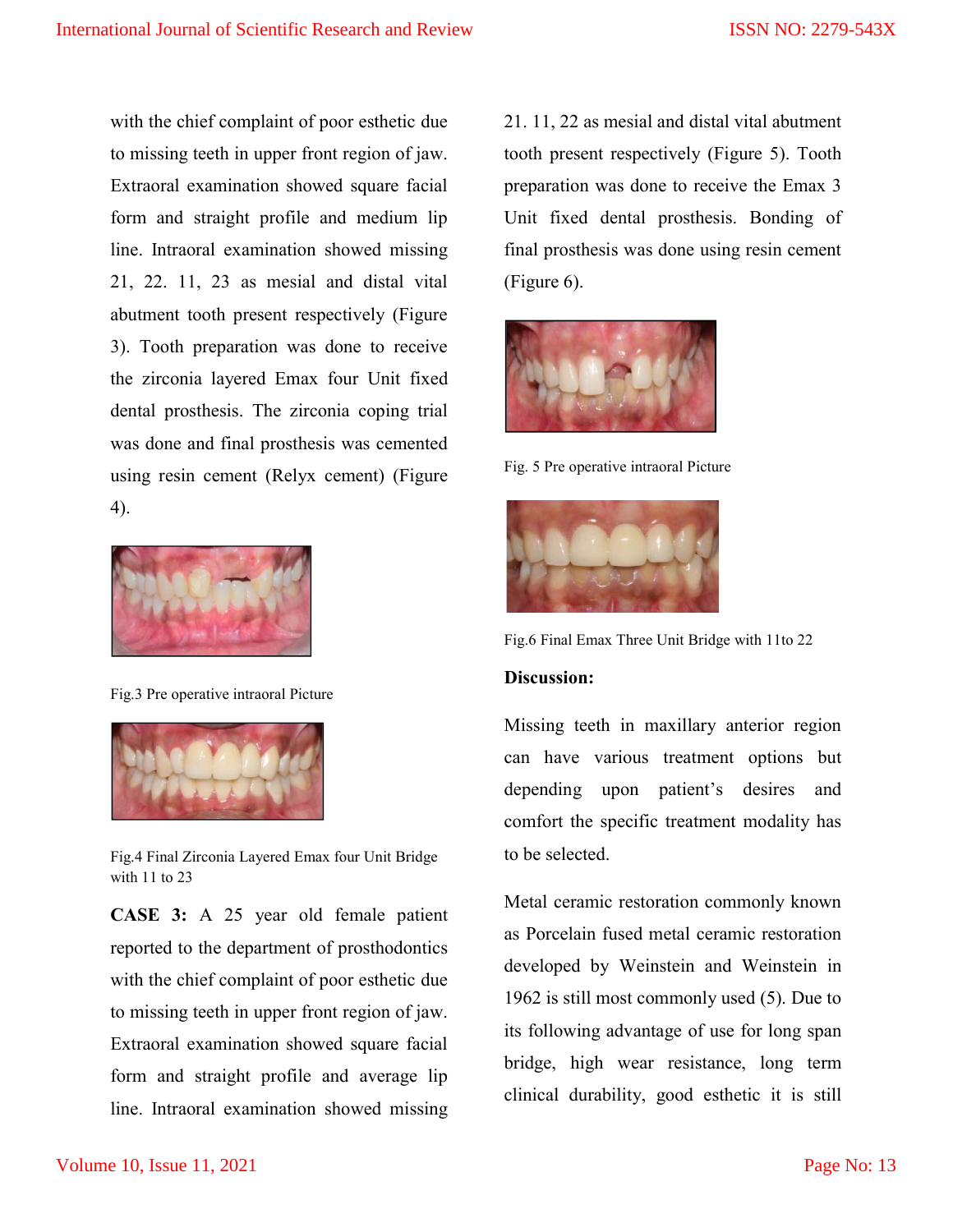been used. In the case 1 as the tooth was fractured, enamel loss for there, post and core build was done so porcelain fused crowns were used over all ceramic crowns.

Zirconia used as white crystalline material. It has higher mechanical strength, good load bearing capacity, good esthetic and increase fracture resistance after veneering. Can be used for both anterior and posterior region with adequate connector dimension, indicated for upto four unit fixed dental prosthesis. So in the second case Zirconia layered with Emax Bridge was used. (6)

All ceramic restorations refers to – Any restorative material composed exclusively of ceramic, such as feldspathic porcelain, glassceramic, alumina core systems and certain combination of these materials The lithium disilicate ceramic (LS2) of the IPS e.max system shows that esthetics and strength can be successfully combined. Its indication spectrum ranges from thin veneers (0.3 mm) and minimally invasive inlays and onlays to partial crowns, full crowns and three-unit anterior bridges as well as implant superstructures. In case three so three unit Lithium Disilicate Bridge was used. (7)

Conclusion: The aim of restorative and esthetic dentistry is to restore the decayed or missing part of the teeth with a biocompatible material that matches natural enamel in appearance and physical characteristics and maintain occlusal anatomy to promote proper oral function.

Each system has its own merits, but may also have shortcomings. Durability and esthetic outcome of restoration can be enhanced depending upon proper case selection for different ceramic materials.

## References:

- (1) Anusavice KJ. Phillips Science of Dental Materials, ed 10. Philadelphia, W.B.Saunders 1996:583-618.
- (2) J. Robert Kelly, I. Nishimura, and S. D. Campbell - Ceramics in dentistry: Historical roots and current perspectives - JPD 1996; 75(1):18-32.
- (3) N.Pietrobon, S.J.Paul All Ceramic Restorations: A challenge for Anterior Esthetics - J. Esth. Dent. 1997; 9(4):179-86.
	- (4) Zirconia in dentistry part 1: discovering the nature of upcoming bioceramic Eur J Esthet Dent Summer 2009;4(2): 130-51
	- (5) American Dental Association Survey Center. 1990 Survey of dental restorations. In: Survey of dental services, 1990. Chicago: ADA Survey Center.